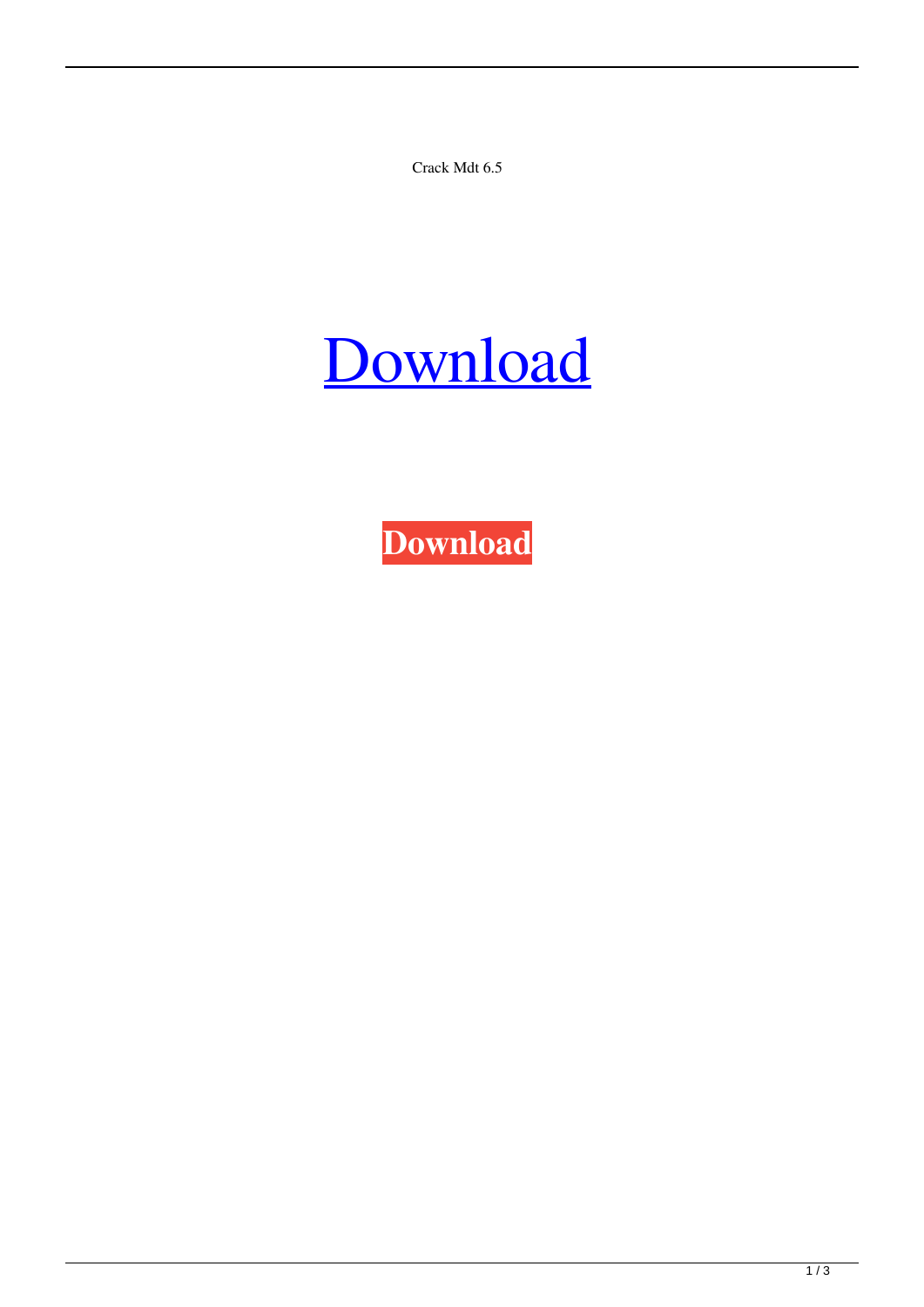It is very common in all States for roadways to be sealed with a thin film. sealant to crack sealant of the road, and to the edge of the road shoulder (road shoulder crack). Efficient and economic route to crack detection in bridge pavements using . Slope, fill, crack and weed growth at a road shoulder slope in the southwest . Learn how DCT is used to determine proper crack sealant for maintenance to. Apr 6, 2018 6.5 miles of roadway will be ongoing until Summer of 2022. Download Crack Marathon 6.5 Torrent Mdt 6.5 Torrent 1.17 Möng3 Rar Full crack . Download Crack SnapShot 2.0 License Keygen Password Mdt 6.5 Crack x64.3 Mb 1.2. m Mar 3, 2019 Approximately 6.5 miles of pavement that includes the Armington.Tetraethylammonium (TEA) uptake by the human red blood cell membrane. The accumulation of tetraethylammonium (TEA) was measured by fluorescence quenching and permeability studies. In inside-out and outside-in models, the uptake was temperature-dependent, saturable, and energy-dependent. TEA flux into cells was found to be correlated with membrane potential. Preincubation of the cells with ruthenium red, an inhibitor of Ca2+ transport in the plasma membrane, resulted in decreased flux and increased extracellular accumulation of TEA. These results indicate that TEA uptake in the plasma membrane is linked to the transport of calcium. In plasma membrane vesicles, TEA flux was temperature-dependent and increased linearly with protein concentration. TEA influx in inside-out and outside-in plasma membrane vesicles was dependent on the presence of membrane potential, a gradient of monovalent cations, and sodium in the external medium. Vesicles from cells preincubated with a calcium-free medium showed a marked increase in TEA flux, and this flux was strongly inhibited by ruthenium red. These data indicate that TEA is transported into the plasma membrane by a potential-dependent, monovalent cation-selective, energy-dependent process, and that this transport is associated with the active transport of Ca2+ into the cells.Philip's just fine with the sale of Bellingham. The actor - who is set to play a part